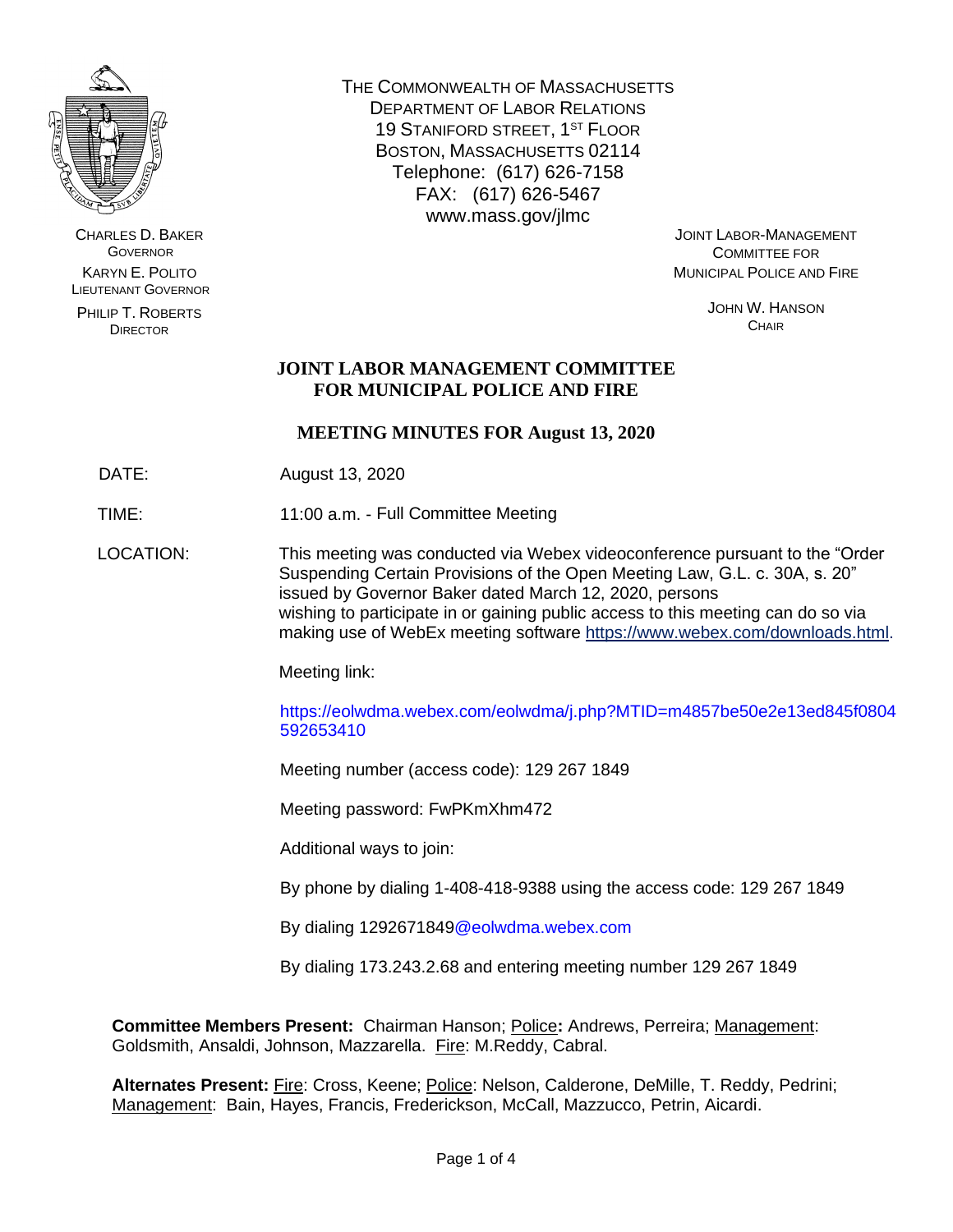## **Staff Present:** Cummings**,** Driscoll**,** Hubley, Morgado

**Others:** Philip Roberts (DLR), Jill Bertrand (DLR), John Robertson (MMA), Elizabeth Valerio, Esq., (Valerio, Dominello & Hillman), Jane Friedman, Esq. (City of New Bedford).

# **OPEN SESSION**

Chairman Hanson called the meeting to order at 11:08 A.M.

## • **Administrative Updates**

#### **Meeting Minutes:**

o Vote to accept meeting minutes from July 16, 2020.

**Motion by Cross, second by Goldsmith: to approve the minutes of the July 16, 2020, full Committee meeting.**

#### **The Motion passed unanimously.**

- **Chairman's Report**
	- $\circ$  Chairman Hanson addressed the Massachusetts Municipal Association (MMA) letter dated July 16, 2020, to the Legislature regarding police reform which, among other things, suggested revisions to the JLMC statute. Chairman Hanson reported that he has met with both labor and management members of the committee on this subject and that he is in the process of putting together a letter in response the MMA's letter. Mr. M. Reddy indicated his support for the draft letter and also suggested that the JLMC send a letter to the MMA highlighting the accomplishments of the JLMC.

#### • **Review and action on NEW BEDFORD POLICE UNION'S MOTION FOR THE RECUSAL OF JLMC CHAIRMAN JOHN HANSON filed in the case of New Bedford Police Union and the City of New Bedford, JLM-19-7091**

 $\circ$  Chairman Hanson introduced the Motion to the Committee. Mr. Andrews moved to have further discussion as this motion is unprecedented. Mr. Hanson and the Committee further discussed the motion.

The following motion was made.

#### **Motion by Andrews, second by M. Reddy: to reject the New Bedford Police Union's motion.**

Chairman Hanson discussed the lengthy process of nominating a vice chair for the Committee and getting that person appointed by the Governor. The Chairman stated that recusal would therefore result in lack of a quorum and the case would go into limbo.

After some discussion of the propriety of the Fire Chair seconding a motion involving police, Mr. M. Reddy withdrew his second to Mr. Andrews's motion. Ms. Goldsmith then seconded Mr. Andrews's motion.

The Committee acted as follows: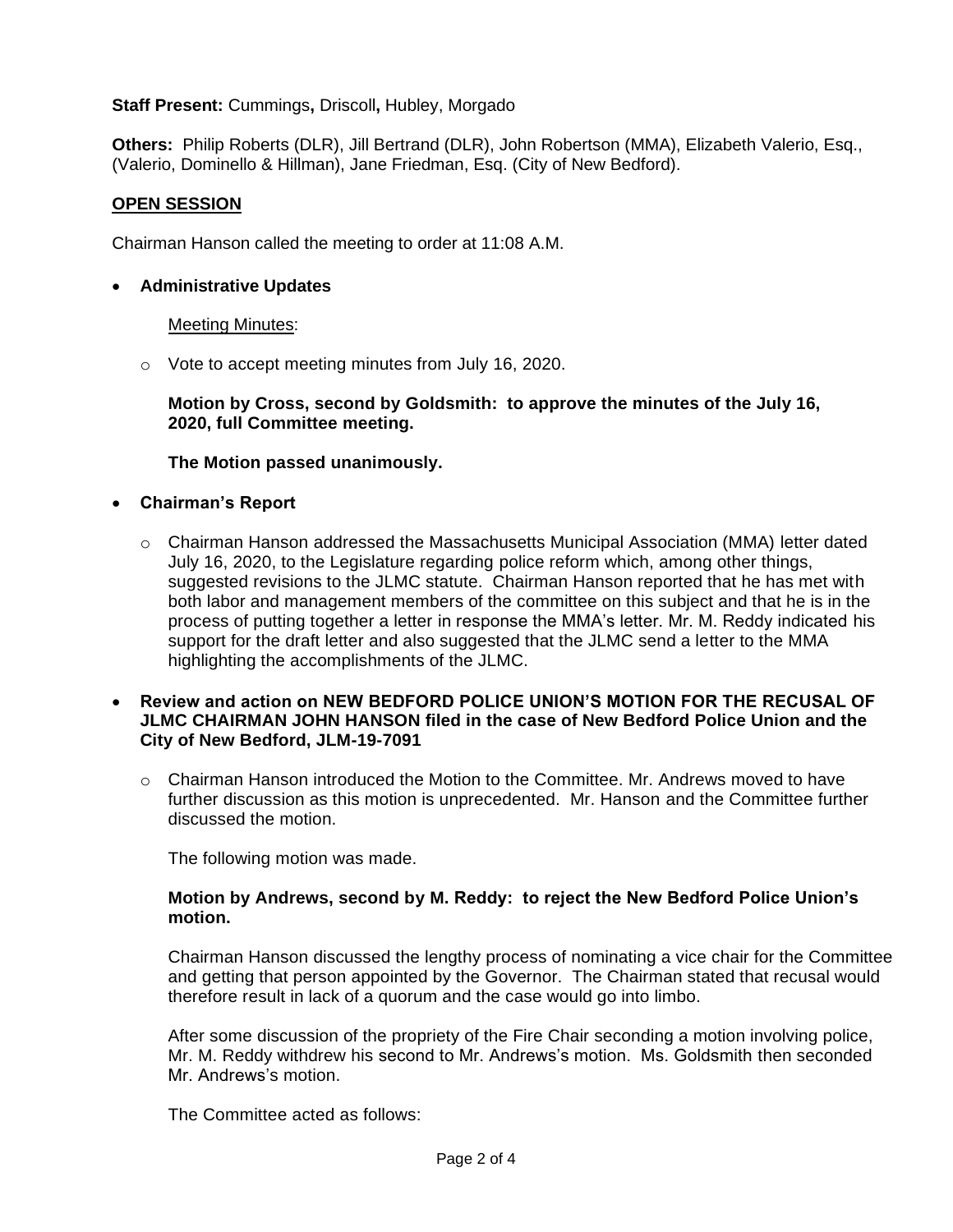**Motion by Andrews, second by Goldsmith: to reject the New Bedford Police Union's Motion.**

**Mr. Andrews and Ms. Goldsmith voted in the affirmative. Chairman Hanson abstained.**

**The Motion carried by a 2-0 vote.**

Mr. Perreira interjected and suggested no action on the Motion but the Committee had already voted and no further action was taken by the Committee on this subject matter.

• *Review and Act on the following Petition, Jurisdiction and Awaiting Funding List (AFL) Cases:*

| Case No.       | Organization | <b>Mediator/Sr. Staff</b> | <b>Topic/Vote/Action</b> |
|----------------|--------------|---------------------------|--------------------------|
| 1. JLM-20-8064 | Norton Fire  | GD, JOEH                  | Vote on Jurisdiction     |

Mr. Driscoll briefed the Committee.

**Motion by Cross, second by Goldsmith: to take jurisdiction in the case of Norton Fire Fighters, Local 2678 IAFF and the Town of Norton, JLM-20-8064.**

**The Motion passed unanimously.**

**Motion by Cross, second by Goldsmith: to assign the following Committee members to the case of Norton Fire Fighters, Local 2678 IAFF and the Town of Norton, JLM-20-8064: Keene for Fire and Mazzucco for Management.**

**The Motion passed unanimously.**

2. JLM-20-8080 Fall River Fire DJM, JOEH Vote on Jurisdiction

Mr. Morgado briefed the Committee.

**Motion by Cross, second by Goldsmith: to take jurisdiction in the case of Fall River Firefighters, Local 1314 IAFF and the City of Fall River, JLM-20-8080.**

**The Motion passed unanimously.**

**Motion by Cross, second by Goldsmith: to assign the following Committee members to the case of Fall River Firefighters, Local 1314 IAFF and the City of Fall River, JLM-20-8080: Keene for Fire and Mazzarella for Management.**

#### **The Motion passed unanimously.**

3. JLM-20-7968 New Bedford Fire DJM, JOEH Vote to 3(a) Hearing

Mr. Cabral left the meeting and took no part in the discussion of this case.

Mr. Morgado briefed the Committee.

**Motion by Cross, second by Goldsmith: that the Committee find that in the matter of the New Bedford Fire Fighters, Local 841 IAFF and the City of New Bedford, JLM-20-7968, the issues**